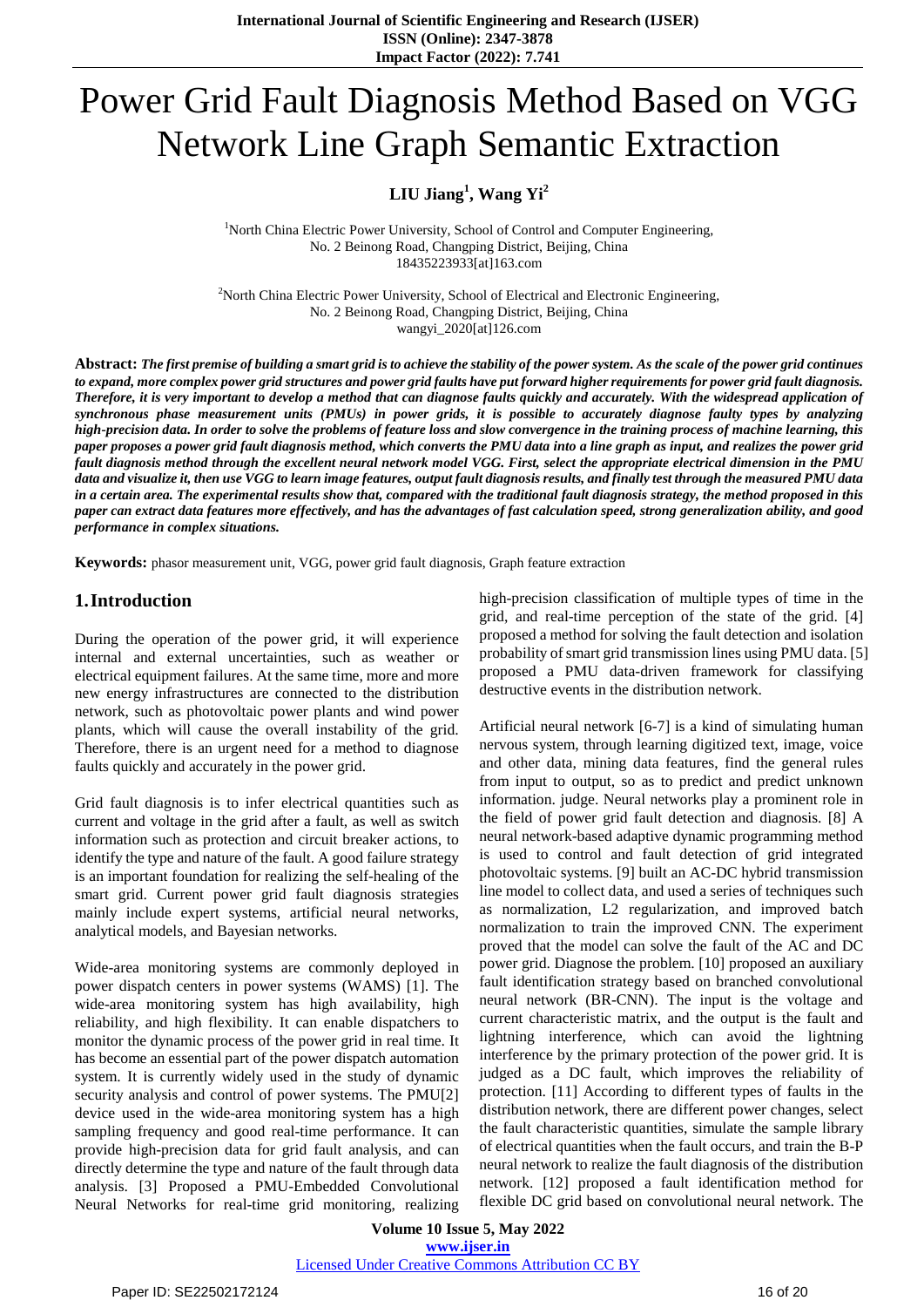input of the model is a two-dimensional matrix composed of positive and negative line voltages and a two-dimensional matrix composed of positive and negative line currents, which not only realizes the rapid identification of DC faulty types and regions, but also reliably distinguishes faults from lightning interference.

VGG [13] is a special kind of convolutional neural network (CNNs), VGG can be applied in many fields of power grid [14-15]. VGG uses multiple convolution kernels and a special convolution structure for data feature extraction, which has higher classification accuracy than traditional CNNs. Inputting the original data into the model and extracting features through convolution operation can effectively avoid the problems of information loss in the process of manual feature extraction. Therefore, VGG can be used to realize power grid fault diagnosis.

In order to improve the diagnosis efficiency, this paper converts the PMU data into a line graph, and learns the image features in VGG to extract the data features implied by the PMU data to form a power grid fault diagnosis model. The direct use of PMU data for training results in a large amount of computation and a slow convergence speed. Therefore, the PMU data is converted into a line graph to more clearly express the data change process, while improving the calculation speed and improving the efficiency of fault diagnosis. The method can promote the intelligent process of power grid fault diagnosis and enrich the basic theory of power grid fault diagnosis.

# **2.Fault Diagnosis Method Based on Image Feature Extraction**

#### **2.1 Data characteristics**

PMU data has the following characteristics:

- PMU data is sampled regularly at a short time interval to show the whole failure process more clearly.
- PMU information is more diverse, not only including voltage and current, but also measuring phase, frequency, active power and other data, which is more advantageous when analyzing complex faults.
- PMU data can form direct observations of fault events, and can directly determine faulty equipment, avoiding the complicated reasoning process when using alarm information.
- The same time standard is adopted when collecting PMU data in the whole network, which is conducive to the analysis of the whole network.

PMU data collects the three-phase voltage amplitude, phase angle and frequency of the busbar, transmission line and double-ended circuit breaker, for the instantaneous and permanent faults of the equipment and the occurrence of three-phase short-circuit faults, A/B/C single-phase three-phase short-circuit faults,  $A/B/C$ short-circuit faults, AB/ Data collection was carried out for BC/CA two-phase short-circuit faults and AB/BC/CA two-phase grounding short-circuit faults.

#### **2.2 PMU data visualization**

The amount of PMU data is large. If the PMU data is directly used to train the model, the calculation cost will be increased, and a large amount of irrelevant data will affect the result of fault diagnosis. Therefore, this paper converts the PMU data into a line graph for training. Instantaneous faults and permanent faults of electrical equipment are based on whether the reclosing is successful or not, and the action of reclosing will cause the voltage and current of electrical equipment to fluctuate; when a short-circuit fault occurs in the line, the current increases significantly, and when the bus fails, the bus voltage is If it is reduced, the current of the line connected to the bus is increased. Therefore, this paper selects the electrical quantity data of seven dimensions of three-phase voltage amplitude, three-phase current amplitude and zero sequence current amplitude of electrical equipment in the PMU data.

Take the measured PMU data in a 3s sampling period of a certain line in a certain area as an example, select seven dimensions of PMU data and convert them into a line graph:



**Figure 2.2-1:** line graph of PMU data

The seven sub-graphs correspond to the three-phase voltage amplitude, the three-phase current amplitude and the zero sequence current amplitude of the faulty electrical equipment respectively.

#### **2.3 VGG structure**

Convolutional Neural Networks (CNNs) have become a representative in the field of computer vision. Because of their two characteristics, parameters sharing and sparsity of connections, CNNs have excellent feature extraction capabilities. In order to obtain better accuracy, there have been many variants of CNNs, and VGG is an excellent representative of them. Compared with traditional convolutional neural networks, the advantages of VGG are:

- Use a combination of consecutive small convolution kernels instead of a large convolution kernel. You can use fewer parameters to obtain better training results, and when learning image features, the relationship between the features of the target point and the features of surrounding points will be considered. At the same time, it has more nonlinearity, which enhances the generalization ability.
- Deep network layers. It can improve the learning ability, characterize more complex situations, and improve the fitting performance of the algorithm.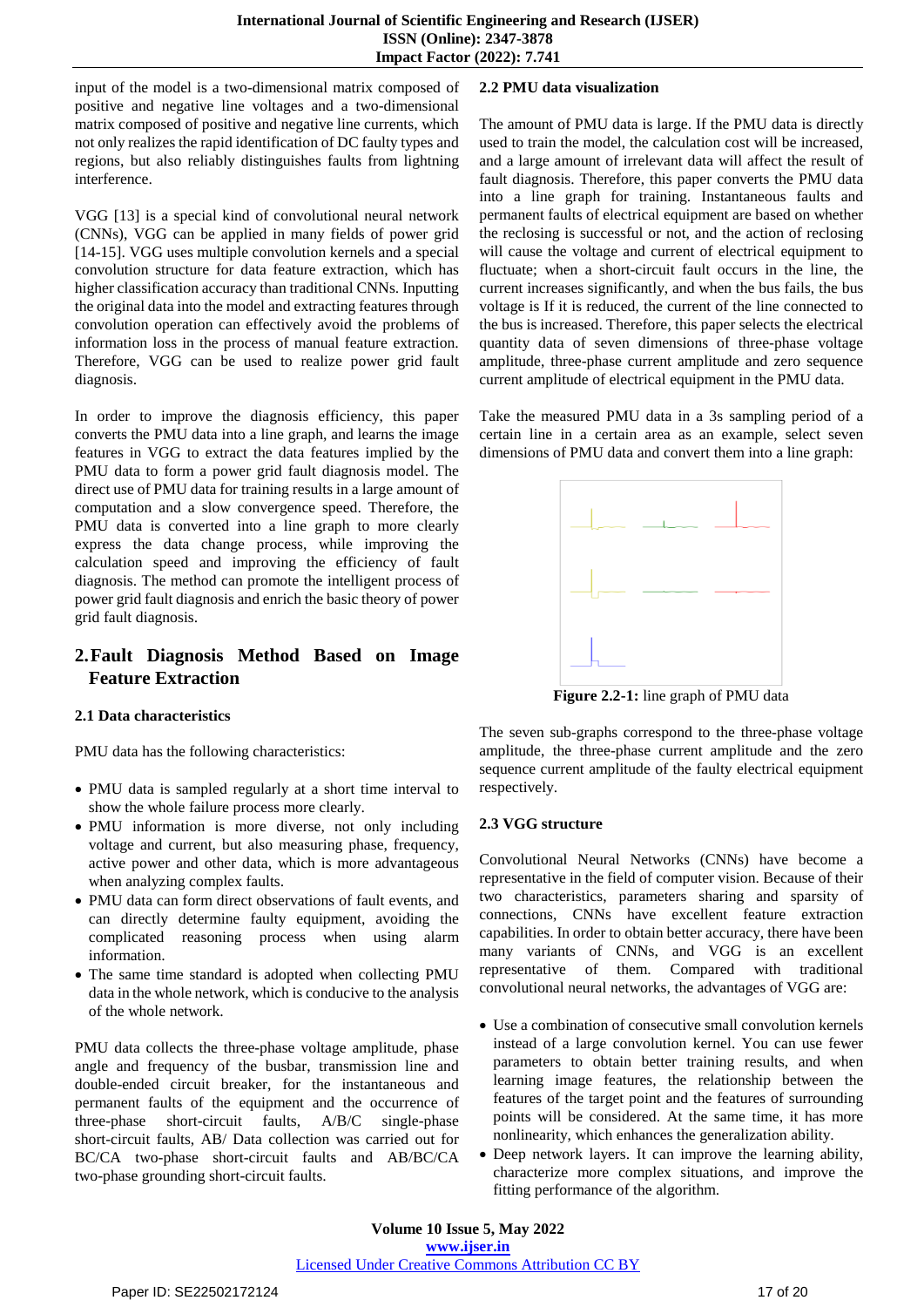More channels in the convolutional layer. Multiple channels can express richer image features, and more information can be extracted.

The structure of VGG is shown in the figure below. The model used in this article is VGG-16, which contains 16 hidden layers: 13 convolutional layers and 3 fully connected layers.



**Figure 2.3-1:** VGG-16 structure

The convolutional layer is used to extract the pixel-level features of the recognized image. The convolution operation is shown in the figure. The convolution kernel is a fixed-size weight matrix, which slides and covers the input matrix with a fixed step size, and is combined with the covered input sub-matrix Do calculations to obtain the output matrix. The calculation method of the convolution operation is as follows:

$$
a_j^l = \sum i \in M_j^l a_{ij}^{l-1} k_{ij}^l + b_j^l
$$
 (1)

Here,  $a_j^l$  is the j-th element value of the output matrix,  $a_{ij}^{l-1}$  is the element value of the i-th row and j-th column of the input matrix,  $k_{ij}^i$  is the weight value of the i-th row and j-th column of the convolution kernel,  $b_j^j$  is the bias,  $M_j^j$  is the input matrix set.

The pooling layer is used to eliminate redundant data and at the same time prevent the algorithm from overfitting. Similar to the sliding of the convolution operation, the commonly used pooling operation functions are max-pooling and average-pooling. The former takes the maximum value in the input sub-matrix, and the latter takes the average value of all the elements of the input sub-matrix. The pooling operation is calculated as follows:

$$
c_j^l = f(c_{ij}^{l-1}), i \in N^l
$$
 (2)

Here,  $c_j^l$  is the j-th element value of the output matrix,  $c_j^{l-1}$  is the element value of the i-th row and j-th column of the input matrix,  $f(·)$  is the pooling operation calculation function, and max-pooling is used in this paper.

The fully connected layer means that there is a connection relationship between any two neurons between the input layer and the output layer. It is used to map the learned distributed feature representation to the sample label space to reduce the impact of feature location on the classification result. The calculation formula of the fully connected layer is as follows:

$$
o = f(\sum k_i e_i + b)
$$
 (3)

Here, is the output value,  $k = [k_1, k_2, \dots, k_i, \dots, k_n]$  is the weight of the fully connected layer,  $e = [e_1, e_2, \dots, e_i, \dots, e_n]$  is the n-dimensional input vector, bis the bias.

## **3.Power grid fault diagnosis model based on PMU data plots**

This paper applies the VGG network to the diagnosis of power grid faulty types based on PMU data images, and builds a power grid intelligent diagnosis model. The input of the model is a seven-dimensional line graph drawn by PMU data.

This paper designs a classification model for two types of faults:

- Instantaneous failure, permanent failure
- AB/BC/CA two-phase short circuit, A/B/C single-phase ground short circuit, AB/BC/CA two-phase ground short circuit and ABC three-phase short circuit

Therefore, the faulty type classification model proposed in this paper can distinguish 20 types of faults. The structure diagram of the fault classification model is as follows:



**Figure 3-1:** fault classification model

## **4.Example Analysis**

#### **4.1 Experimental data**

DIgSILENT is a computer-aided engineering tool used to analyze power system transmission and distribution. This

Licensed Under Creative Commons Attribution CC BY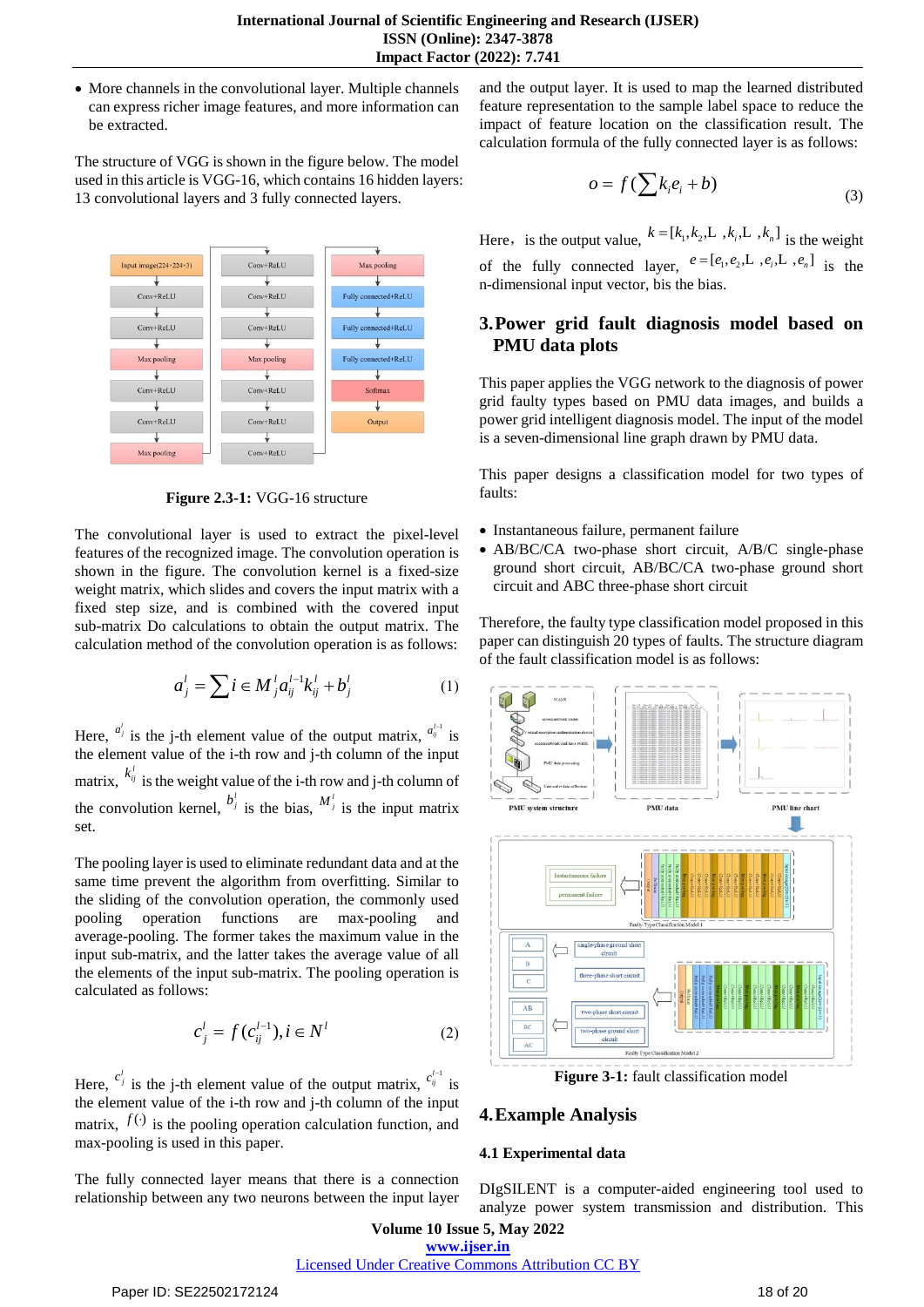paper builds a power grid simulation model in DIgSILENT, and uses Python to automatically collect and store PMU data corresponding to various faults. The experimental data includes the PMU data output by DIgSILENT and the measured PMU data of the power grid in a certain area. After the data is converted into a line graph, it is randomly divided into training set, validation set and test set at a ratio of 8:1:1. The sample sizes of the two fault classification models are as follows:

**Table 4.1-1:** fault classification model 1

| Failure type | Instantaneous<br>failure | permanent failure |
|--------------|--------------------------|-------------------|
| Sample size  | 1800                     | 1800              |

| $\blacksquare$ . Rus Chubblingth on though $\omega$ |     |             |  |
|-----------------------------------------------------|-----|-------------|--|
| <b>Faulty type</b>                                  |     | Sample size |  |
| three-phase short circuit                           | ABC | 900         |  |
| two-phase short circuit                             | AВ  | 300         |  |
|                                                     | BC  | 300         |  |
|                                                     | CA  | 300         |  |
| single-phase ground short<br>circuit                | Α   | 300         |  |
|                                                     | В   | 300         |  |
|                                                     | C   | 300         |  |
| two-phase ground short<br>circuit                   | AВ  | 300         |  |
|                                                     | BC  | 300         |  |
|                                                     | CА  | 300         |  |

#### **Table 4.1-2:** fault classification model 2

#### **4.2 Model evaluation indicators**

In order to verify the classification effect of the event recognition model, the experiment uses accuracy, precision, recall and F1 value as the evaluation index of event recognition accuracy. The two-class confusion matrix is shown in Table IV.

**Table 4.2-1:** confusion matrix

| <b>Forecast Category</b> | <b>True Category</b> |          |  |
|--------------------------|----------------------|----------|--|
|                          | Positive             | Negative |  |
| Positive                 | TР                   | FP       |  |
| Negative                 |                      |          |  |

In the table, TP (True Positive), FN (False Negative), FP (False Positive) and TN (True Negative), In the grid fault diagnosis, Construct four evaluation indicators accuracy rate  $A_c$  and  $F_1$  value to measure the recognition effect of the model, and their expression is:

$$
A_{cc} = \frac{TP + TN}{TP + FN + FP + TN}
$$
\n<sup>(4)</sup>

$$
P_{re} = \frac{TP}{TP + FP}
$$
 (5)

$$
R_{ec} = \frac{TP}{TP + FN} \tag{6}
$$

$$
F_1 = \left(\frac{P_{re}^{-1} + R_{ec}^{-1}}{2}\right)^{-1} = 2 \cdot \frac{P_{re} \cdot R_{ec}}{P_{re} + R_{ec}} \tag{7}
$$

#### **4.3 Parameter settings**

Model training uses mini-batch stochastic gradient descent for optimization, and momentum  $= 0.9$ . Use weight decay for regularization during training. In the first two layers of the fully connected layer, dropout is used, with a coefficient of 0.5.

The learning rate is initialized to 0.01. During training, it decays a total of 3 times, and finally at 370K iterations (74 epoch), the training is stopped.

| $-0.111$ $-0.011$ $-0.11$ $-0.011$ |         |  |
|------------------------------------|---------|--|
| Learning rate                      | 0.001   |  |
| Drop rate                          | 0.5     |  |
| Training size of<br>each batch     | 16      |  |
| The number of<br>iterations        | 10      |  |
| <b>Activation function</b>         | softmax |  |

**Table 4.3-1:** confusion matrix parameter settings

#### **4.4 Analysis of the experimental results**

The two classification models were trained separately and tested using the test set respectively. The results show that the model can accurately diagnose the faulty types of electrical equipment.

**Table 4.4-1:** experimental results of model 1

| Failure type          | Acc $(\% )$ |      |
|-----------------------|-------------|------|
| Instantaneous failure | 95.36       | 0.96 |
| permanent failure     | 94.83       | ነ ዐና |

**Table 4.4-2:** experimental results of model 2

| Failure type                             |     | Acc $(\% )$ |      |
|------------------------------------------|-----|-------------|------|
| Three-Phase Short<br>Circuit             | ABC | 100         |      |
| <b>Two-Phase Short</b><br>Circuit        | AB  | 99          | 0.99 |
|                                          | BC  | 99.8        | 0.99 |
|                                          | CA  | 99.7        | 0.99 |
| Single-Phase                             | A   | 100         |      |
| Ground Short                             | в   | 100         |      |
| Circuit                                  | C   | 100         |      |
| Two-Phase Ground<br><b>Short Circuit</b> | AB  | 98.95       | 0.99 |
|                                          | BC  | 99.7        | 0.99 |
|                                          | CА  | 99.7        | 0.99 |

# **5.Conclusion**

This paper proposes a power grid fault diagnosis model based on PMU data line graph. First, in view of the shortcomings of direct use of PMU data for training, such as large calculation amount and slow convergence speed, the PMU data is converted into a line chart that clearly reflects the fault process; then the line chart is input into two fault diagnosis models for training. The results show that the use of line chart training can have good results.

## **References**

[1] Xue Y, Wei X U, Dong Z, et al. A Review of Wide Area Measurement System and Wide Area Control System [J]. Automation of Electric Power Systems, 2007.

**Volume 10 Issue 5, May 2022**

**www.ijser.in** Licensed Under Creative Commons Attribution CC BY